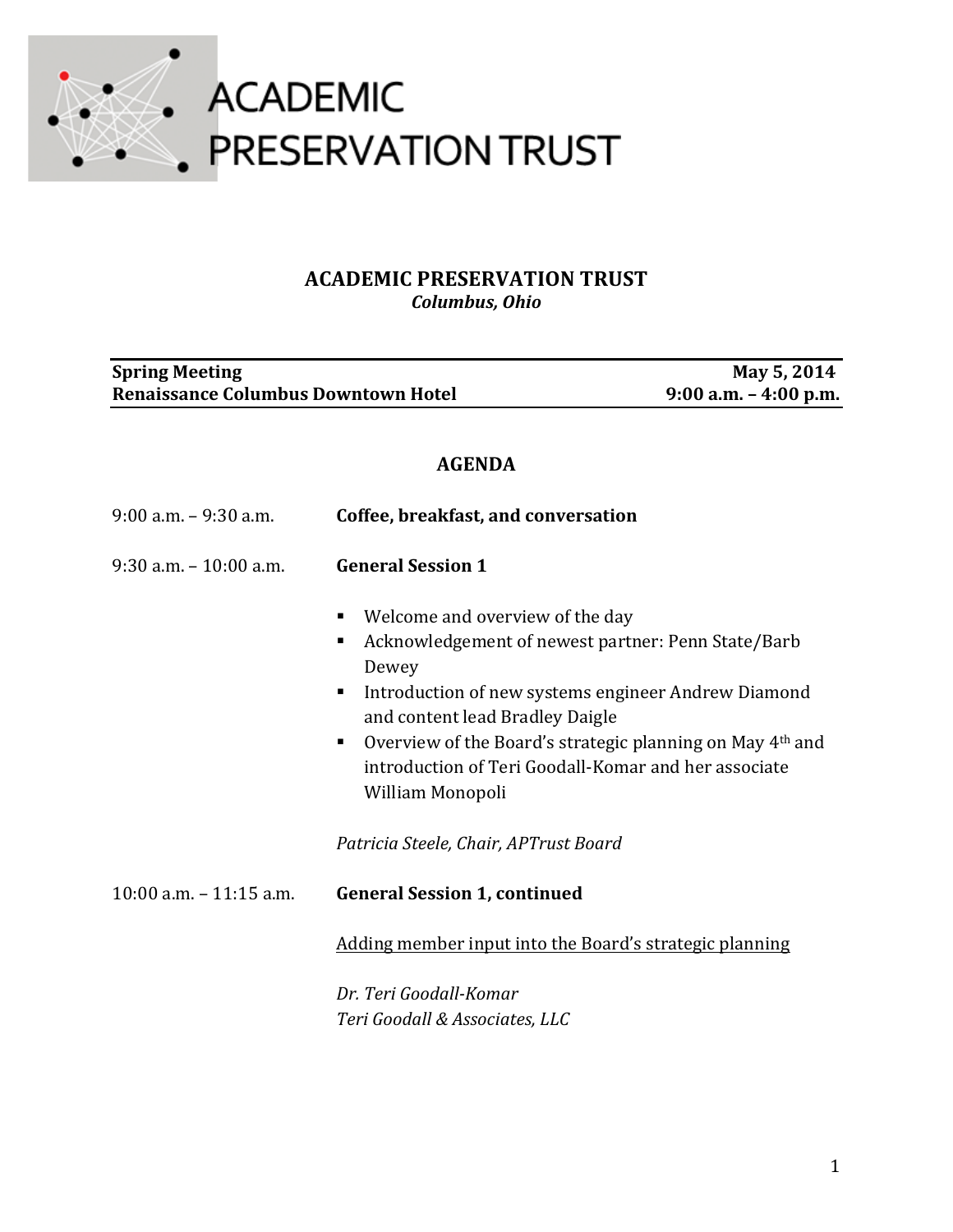| 11:15 a.m. $- 12:00$ p.m. | <b>General Session II</b>                                                  |  |
|---------------------------|----------------------------------------------------------------------------|--|
|                           | <b>Technology, Testing, and Operations</b>                                 |  |
|                           | Scott Turnbull, University of Virginia                                     |  |
|                           | Ben Armintor, Columbia University                                          |  |
|                           | Charles Blair, University of Chicago                                       |  |
|                           | Andrew Diamond, University of Virginia                                     |  |
|                           | Paul Mather, Virginia Tech                                                 |  |
| 12:00 p.m. - 1:00 p.m.    | <b>Lunch and Conversation</b>                                              |  |
| 1:00 p.m. $-2:00$ p.m.    | <b>General Session III</b>                                                 |  |
|                           | Progress reports & Next Steps                                              |  |
|                           | <b>Bradley Daigle, Session Leader</b>                                      |  |
|                           | 1. Certification Working Group                                             |  |
|                           | Stephen Davis, Chair, Columbia University                                  |  |
|                           | <b>Bradley Daigle, University of Virginia</b>                              |  |
|                           | Andy Hart, University of North Carolina, Chapel Hill (could<br>not attend) |  |
|                           | Kara McClurken, University of Virginia                                     |  |
|                           | Liz Mengel, Johns Hopkins University                                       |  |
|                           | 2. Academic Cloud Services Working Group                                   |  |
|                           | Linda Newman, Chair, University of Cincinnati                              |  |
|                           | Jim Jokl, University of Virginia                                           |  |
|                           | Charles Blair, University of Chicago                                       |  |
|                           | Tim McGeary, University of North Carolina-Chapel Hill                      |  |
|                           | (could not attend)                                                         |  |
|                           | 3. Beta Testers Report                                                     |  |
|                           | Scott Turnbull, University of Virginia                                     |  |
|                           | Stephen Davis, Columbia University                                         |  |
|                           | Laura Capell, University of Miami                                          |  |